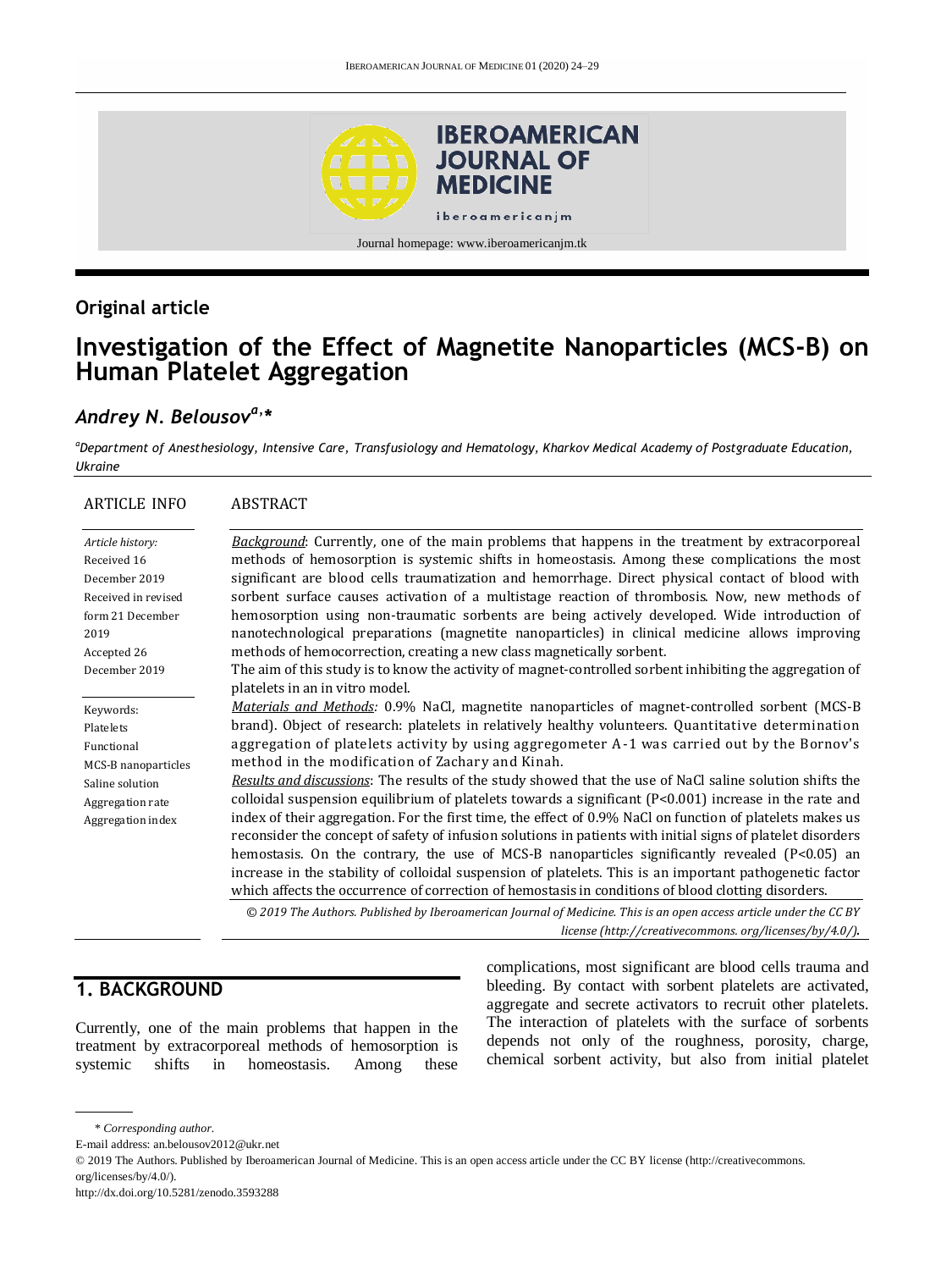functions, their aggregation and adhesion ability. In addition, the level of platelets is reduced as a result of hemosorption. Despite the fact that these indicators are restored few days after the session of hemosorption and even exceed the initial levels, there is a real risk of hemorrhagic complications [1-5].

At the moment, methods of correction of hemostasis parameters remain one of the most relevant in clinical medicine. Modern medicine has in its arsenal pharmacological drugs that can actively inhibit the platelet functions, but excessive oppression can lead to the loss of their protective action. With current antiplatelet therapies invariably causing bleeding as an undesired adverse effect, novel therapies can be more beneficial if directed against specific platelet responses, populations, interactions, or priming conditions [6].

Now, new methods of hemosorption using non-traumatic sorbents are being actively developed. For example, until recently, a promising direction for the development of a new method of extracorporeal hemocorrection, in order to reduce the degree of damage to blood cells, was the attempt to use hemosorbents coated with albumin and other substances. However, the use of sorbents coated with albumin has not found wide practical application in connection with the spread of viral hepatitis, HIV infection, and increased allergization of patients [7].

Magnetic fields have one of the greatest effects on the circulatory system [8-11]. Therefore the next effective way to prevent the destruction of platelets is to conduct hemosorption in an alternating magnetic field. It turned out that during the first 10 minutes; more than 2 times less platelets are destroyed than under normal conditions. In the next 20 minutes, the degree of platelet destruction increases, but remains significantly lower than without the use of a magnetic field [7].

The therapeutic effect of magnetic fields on animals and humans was proved by V. I. Drozdov in 1879. Positive therapeutic effect of magnetotherapy was observed in burn and mechanical trauma, osteochondrosis, dental, ophthalmological and infectious diseases, hypertension, as well as other pathologies [8-13]. There is evidence that the change in the geomagnetic field of the Earth leads to a deterioration of health in cardiovascular diseases, up to an increase in mortality in them [14-16]. More detailed studies have shown that variable and pulsed fields can induce local currents in electrically excitable tissues whose levels exceed natural ones. This effect is the basis for additional biological changes. The magnetomechanical effect can be manifested by the appearance in diamagnetic and a paramagnetic molecule of torque, which orients them in such a way that a configuration is formed reduces their free energy in the field [12].

New directions in development science-nanotechnology in the field of Medicine allows to improve hemocorrection methods, to create a new class of biocompatible magnetcontrolled sorbents where combining sorption and magnetic effects in one substance [13].

The use of magnetite nanoparticles for hemosorbent

completely excludes the possibility of mechanical traumatization of blood elements. Each particle of magnetite is a subdomain of an elementary magnet that induces a constant magnetic field. The study of the General toxic effect of magnetite was carried out in an acute experiment on laboratory animals. Magnetite (Fe3O4) was nontoxic in acute experiments [14-16]. Wide introduction of nanotechnological preparations (magnetite nanoparticles) in clinical medicine allows to improve extracorporeal hemocorrection methods and to outline fundamentally new approaches to solving problems of correction of artificial hemostasis [17].

There are few reports regarding the interaction between nanoparticles and platelets. Unfortunately, most of them show evidence of the procoagulant effects of employed nanomaterials, along with their potential health risks if the exposed person is going through pathological processes such as cardiovascular disease or metabolic syndrome. Nanoparticle-platelet interaction and endothelial injury may result in the activation of the coagulation cascade, the formation of blood clots, and the partial or total occlusion of blood vessels by thrombi. These effects will depend not only on the size, charge, hydrophobicity, or type of cover but also on the intrinsic characteristics of the nanoparticles [18].

In Ukraine, the first biocompatible magnetite nanoparticles for medical use were manufactured and patented by Andrey N. Belousov in 1998. These are intracorporeal nanobiocorrector (ICNB brand), biocompatible nanoparticles of magnet-controlled sorbent (MCS-B brand), and biologically active nanodevice (Micromage-B brand) [19-22].

Activity of the enzyme link of the antioxidant system in red blood cells, modulation metabolic processes in leukocytes after processed by magnetite nanoparticles have been discovered in the blood of a human. [23-25]. The biocompatible magnetite nanoparticles has nonspecific and modulated effect on metabolic processes and has been demonstrated in previously the complex investigations. Nonspecific activation of the metabolic processes, increase potential of organelle cells and adaptive mechanisms, acceleration of reparative processes on levels of the macromolecules and membranes have been proved after injection of the biocompatible magnetite nanoparticles on the study of ultrastructure of the reticuloendothelial system (lungs, liver, kidneys). [26-28]. Selective adsorption protein on surface of the membrane of cells (by according to the principle of magnetophoresis) by means MCS-B is prevent the oxidation modification of proteins by way of stabilizing the active groups, normalizating a state of membrane receptors, increasing activity of enzymes' membrane-bound [29-31]. For MCS-B both sorption and indirect effects are inherent, which are caused by the action of a constant magnetic field created by nanoparticles [32, 33]. However, when platelets come into contact with any material, they can adhere to its surface and begin a cascade of signals that eventually leads to fibrin cross-linking and clot formation. It can lead to the appearance of potentially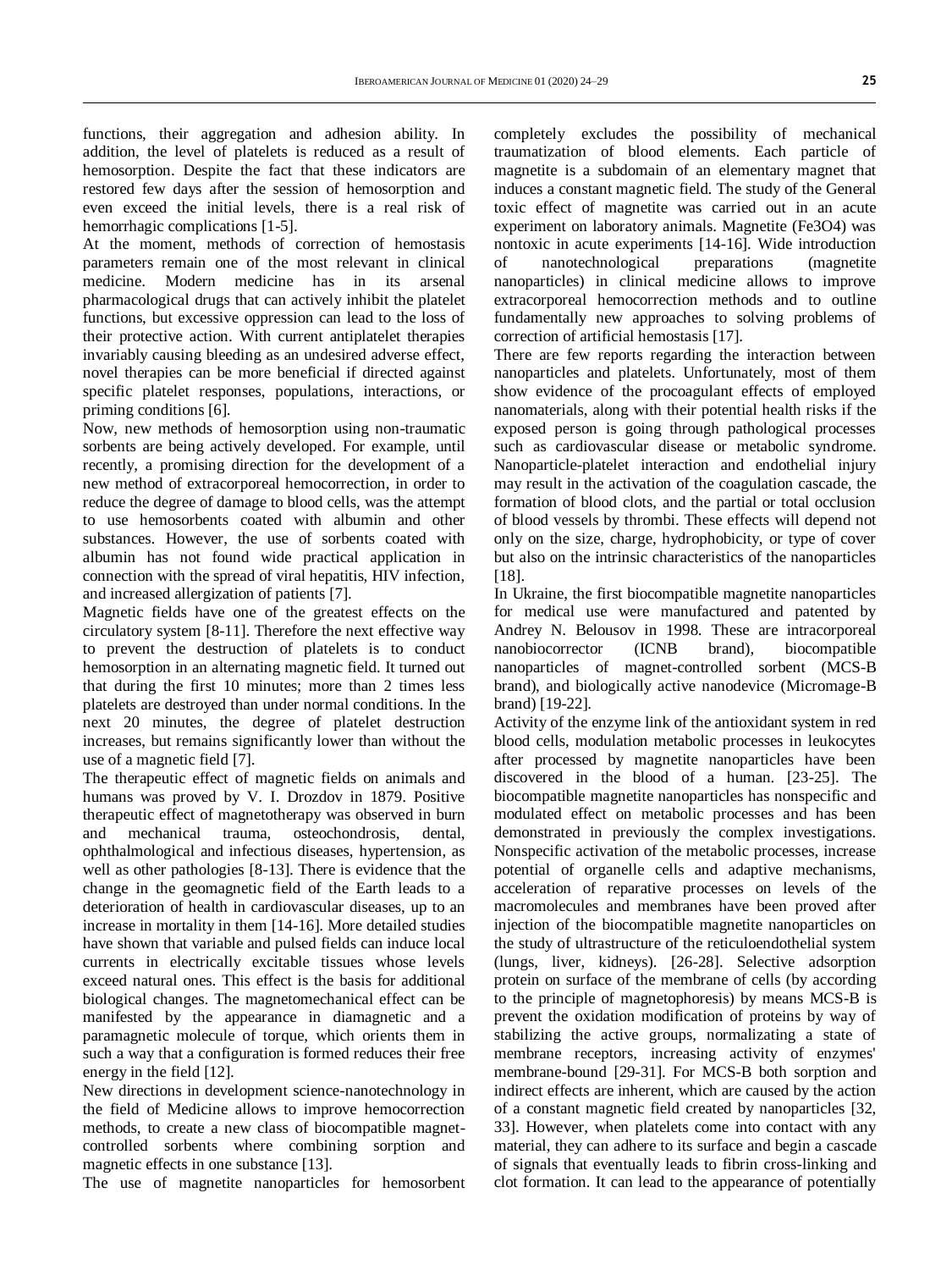deadly thrombi that can cause strokes or cerebrovascular accidents [34]. If a nanomaterial has the capacity to induce platelet aggregation and alter the normal process of coagulation, it could lead to bleeding or thrombosis. Hence, it is important to know the thrombogenic properties of nanoparticles especially when considering its potential nanobiomedical applications.

The above was the basis for choosing the topic of this study, devoted to the study of the influence of MCS-B on aggregation of platelets. The use of MCS-B may be approach to problems solving in the correction of hemostatic systems and suppression aggregation of platelets in the optimal regime.

The *aim of this study* is to know the activity of magnetcontrolled sorbent (MCS-B) inhibiting the aggregation of platelets in an in vitro model.

### **2. MATERIALS AND METHODS**

- a) The basis of MCS-B is magnetite nanoparticles (Fe3O4). The size of nanoparticles is from 6 to 12 nm; the total sorption surface magnetite of nanoparticles is from 800 to 1200 m2/g; magnetization of saturation Is  $= 2.15$  kA/m; volume concentration  $q = 0.00448$ ; viscosity  $\eta = 1.0112$  cSt;  $\zeta$  - potential = - 19 mV; saline NaCl. Magnetite nanoparticles have been produced in Laboratory of Applied Nanotechnology of Belousov. Magnetite nanoparticles were synthesized by co-precipitation method. The main physics and chemical properties of MCS-B:
	- Concentration of the colloidal solution of magnetite nanoparticles in physiology solution of NaCl is  $4.5\%$ .
	- Size of magnetite nanoparticles is 6-12 nm;
	- Total area of surface magnetite of nanoparticles Ss  $= 800 - 1200$  m2/g;
	- Magnetization of saturation  $Is = 2.15 \text{ kA/m}$ ;
	- ζ potential = 19 mV.
- b) 0.9% NaCl solution.

#### **2.1. OBJECT OF RESEARCH**

Object of research: platelets in relatively healthy volunteers. Normal initial state of the thromboelastography (TEG) was selection criteria. The number of volunteers was 14 people. Under aseptic conditions, venous blood in the amount of 16 ml was taken from the ulnar vein. The collected volume of blood in equal parts (4 ml) was distributed to 4 heparinized test tubes. Conditionally 4 test tubes were divided into four experiments:

- Experiment 1: control tubes with venous blood.
- Experiment 2: tubes with venous blood  $+ 2$  ml saline NaCl.
- Experiment 3: tubes with venous blood + 2 ml 4.5% colloidal solution of MCS-B.

 Experiment 4: tubes with venous blood + 2 ml 4.5% colloidal solution of MCS-B with the subsequent removal of it from the blood by means Belousov's method [19, 20].

The amount and concentration of MCS-B colloidal solution was used in accordance with the previously developed Belousov's method [19, 20].

Quantitative determination aggregation of platelets activity by using aggregometer A-1 was carried out by the Bornov's method in the modification of Zachary and Kinah [35-38]. Statistically processing the obtained results was carried out by parametrical method of variation statistics by Student criterion. Processing the obtained data was carried out by means of Excel.

# **3. RESULTS AND DISCUSSIONS**

To identify the main mechanisms of action of magnetite nanoparticles (MCS-B) on platelet aggregation parameters, different variants of blood processing by MCS-B were investigated. Taking into account the fact that a physiological solution was used as a carrier of MCS-B fluid, the effect influence of physiological solution of NaCl on platelet aggregation parameters were studied for the purity of the experiment. Platelet aggregation indicators depending on different variants of blood treatment with solutions are presented in table 1.

The data of table 1 show that the use of 0.9% NaCl in comparison with the control, causes a significant  $(P<0.001)$ increase in speed by 0.025 optical density/min and platelet aggregation index by 9.1 %. At the same time, there was no significant decrease in platelet disaggregation index. In the third experiment, where MCS-B was added to venous blood compared with the control significantly  $(P<0.001)$ marked a sharp decrease by 0.0108 optical density/min and platelet aggregation index by 12.4%. An increase was also observed in platelet disaggregation index in a significant manner ( $P < 0.001$ ). In the fourth experiment, where MCS-B was added to venous blood with the subsequent removal, there was a significant ( $P < 0.001$ ) increase in rate by 0.017 optical density/min and platelet aggregation index by 7%, compared with control group. Significant increase in platelet disaggregation was not observed. However, compared with the 2nd experiment, where 0.9% NaCl was added to the blood, an increase of platelet disaggregation index by 5%  $(p<0.01)$  was reliably revealed. For clarity, the dynamics of platelet aggregation in different versions of the experiments is presented graphically in Fig. 1.

Comparative analysis of the results of the 3rd and 4th experiments showed that the main reason of the differences effects that were obtained is associated with different methods of applications of MCS-B. In the third experiment, the MCS-B nanoparticles were not removed from the blood. Since MCS-B nanoparticles have sorption activity, a certain amount of them is sorbed on the surface of protein structures of platelet membranes. The constant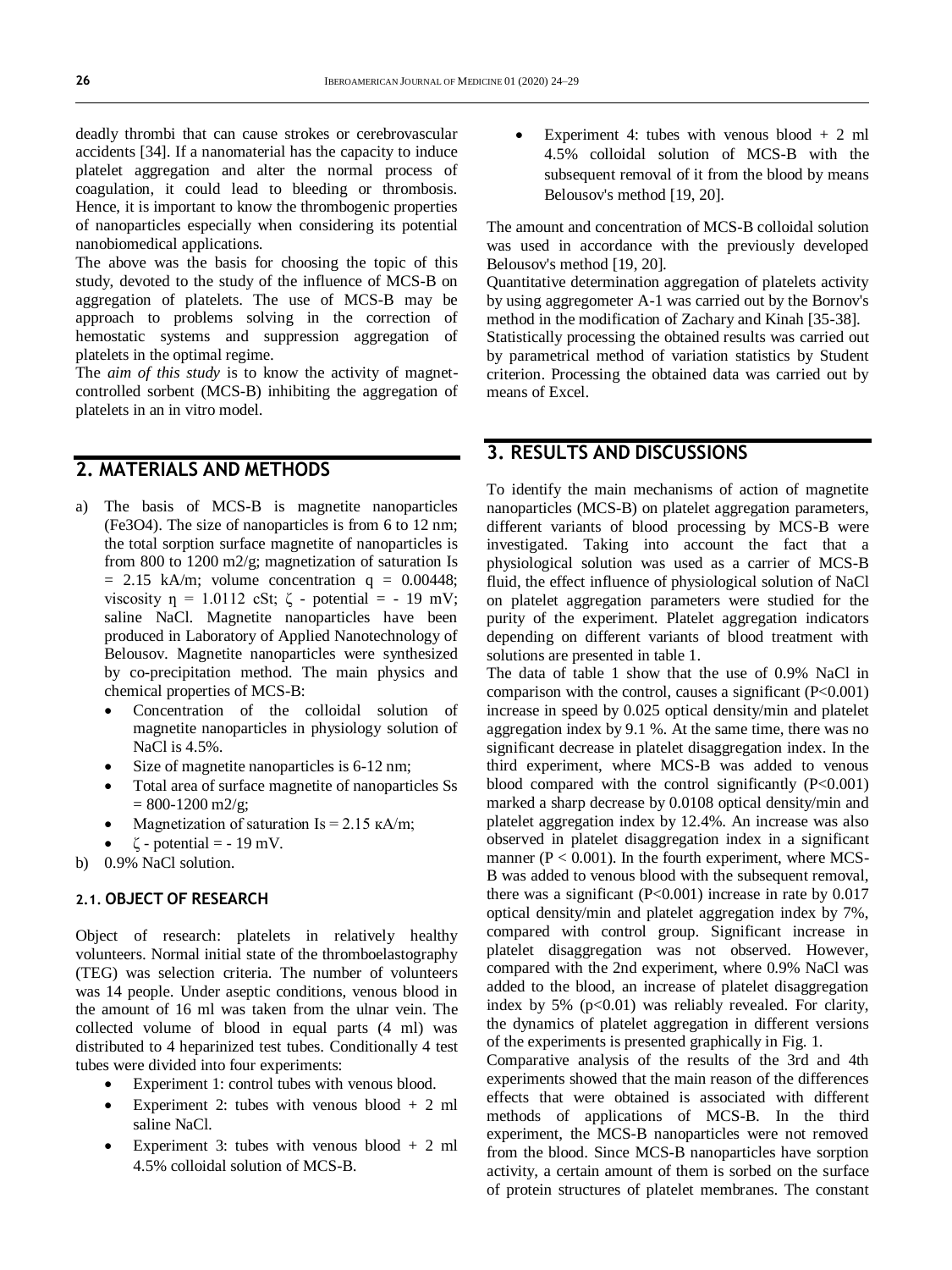

magnetic field induced by MCS-B nanoparticles (300-400 kA/m) changes not only the bioelectric charge of platelet membranes [39], but also affects intracellular biochemical

*Figure 1: Dynamic indicators of platelet aggregation in different variants of the experiment (n=14). MCS-B: magnetcontrolled sorbent.*

processes, and the activity of enzyme systems. Ultimately this caused activation of disaggregation, decreased of rate and platelet aggregation index in the third experiment. The data of I. M. Movshovich and M. A. Shilo confirm the above. The constant magnetic field slows down erythrocyte sedimentation rate (ESR) and improves microcirculation. This is associated with disaggregating effect of magnetic field, decrease in viscosity and hemostatic potential of blood with improvement of its rheological properties [40].

N. F. Lezhenina and V. N. Rodionov also note that the use of magnetic hemotherapy in combination with hemosorption allows reducing the dose of anticoagulants [41]. Reasoning about the mechanism of the effects obtained it should be said that the magnetic field can cause synchronization of initially weak oscillations of several groups of cells (trigger reaction), which is confirmed by scientific works of a number of authors [39, 42, 43].

Such in-phase oscillations can be as an information signal for various regulatory systems of the body, which leads to various macroscopic effects in the form of conformational restructuring of cellular structures. Self-oscillations, probably occurring in the blood cell membranes, when the vibrational part of the membrane begins to act as a pump, have a significant impact on the ionic and molecular transport of substances through the cell membrane. The magnetic field affects the processes of lipid peroxidation and redox processes, elements of cell structures, and protein-enzyme molecules which have a dipole moment

[44]. Adding to the list of mechanisms of influence of magnetic fields on biological processes, it should be noted the process of structuring water with a change in the orientation of the nuclear spins of hydrogen in its molecule, which probably also affects the course of enzymatic processes [45, 46].

Thus, the effect of predominance of magnetic properties of MCS-B nanoparticles over sorption ones was observed in the third experiment. MCS-B nanoparticles increase the negative charge of the membrane, which leads to a decrease in their aggregation.

In contrast in the fourth experiment where MCS-B was extracted from venous blood using a constant magnetic field (20-25 mT) the sorption properties of the nanoparticles prevailed over the magnetic ones [17]. The mechanism of action of MCS-B was primarily associated with the effect of sorption of surface proteins of blood cell membranes [23]. The result of the above effect is a reliable decrease in the platelet aggregation rate  $(P<0.05)$  and an increase in the platelet disaggregation index  $(P<0.01)$ compared to the experiment in which 0.9% NaCl was used.

### **4. SUMMARY**

The results of the study showed that the use of NaCl saline solution in conditions of severe disturbances of blood microcirculation and rheology in order to improve them is not only doubtful, but also unsafe. In this case, the colloidal suspension equilibrium of platelets is shifted towards a significant (P<0.001) increase in the rate and index of their aggregation. On the contrary, in result on the use of MCS-B nanoparticles significantly  $(P<0.05)$ revealed an increase in the stability of colloidal suspension of blood cells (platelets). In conditions of impaired microcirculation and rheology of blood this is an important factor for occurrence of sanogenetic effects. In the case of correction of the platelet link of the blood coagulation system, blood treatment by MCS-B nanoparticles is preferable to the introduction of 0.9% NaCl. These results are probably due to the restoration of the Zeta potential of platelets [20].

### **5. CONCLUSIONS**

- I. The use of magnet-controlled sorbent (MCS-B brand) allows inhibiting the aggregation of platelets in an in vitro model.
- II. The presence of MCS-B nanoparticles in the blood, compared with the control, significantly  $(P<0.001)$ reduces by 0.0108 optical density/min index and platelet aggregation index by 12.4 %. At the same, time of the platelet disaggregation index has been increased significantly (P<0.001) by 12%.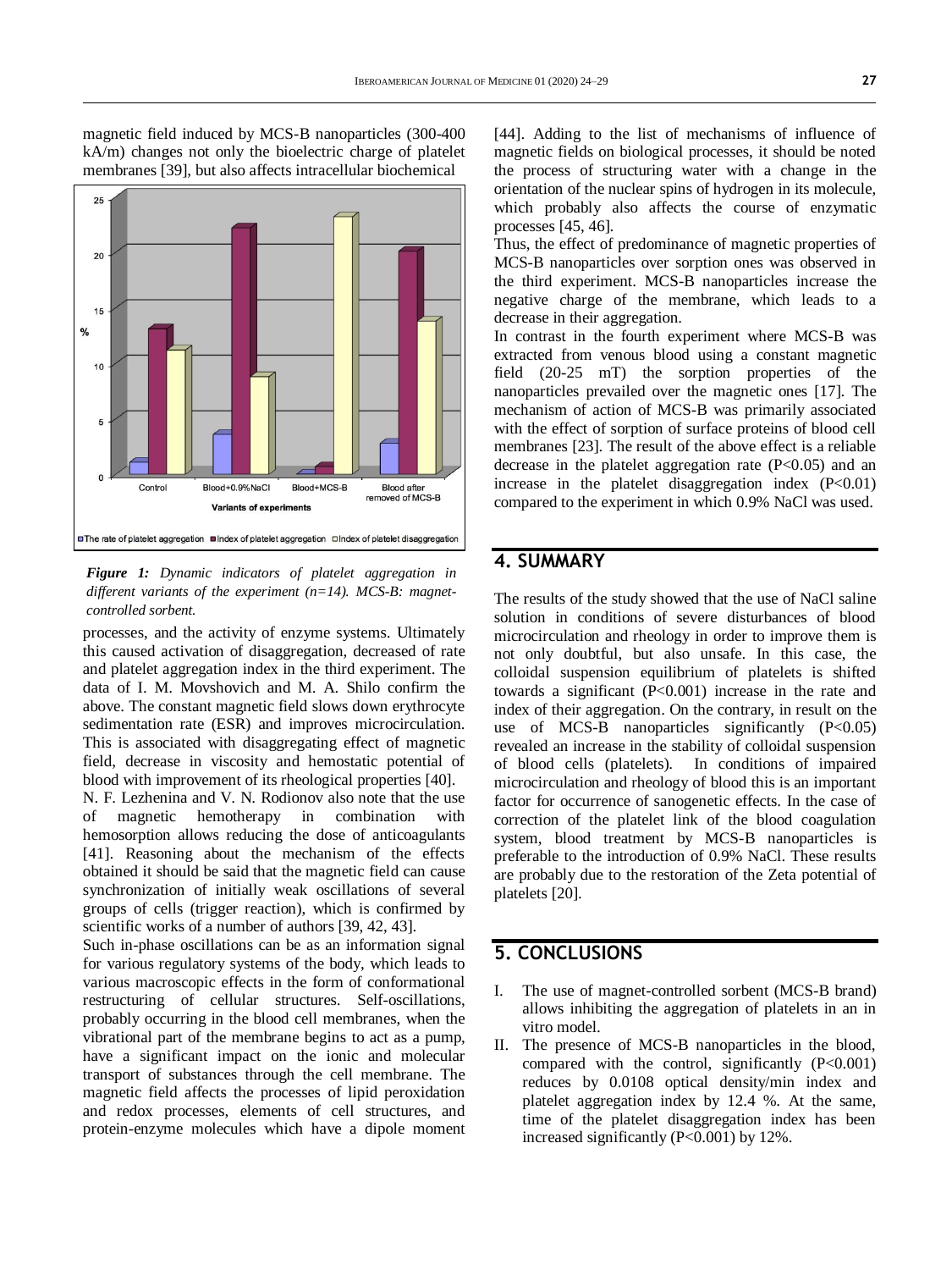| Table 1: Influence of different variants of solutions for blood treatment on platelet aggregation ( $n = 14$ ; $M \pm m$ ) |                   |                                  |                                                     |                                                                   |  |
|----------------------------------------------------------------------------------------------------------------------------|-------------------|----------------------------------|-----------------------------------------------------|-------------------------------------------------------------------|--|
| <b>Indicator of platelets</b><br>aggregations                                                                              | (Control)         | $(blood + 0.9\%$ NaCl)           | 3<br>$\overline{(blood + MCS-B)}$                   | (blood after removed<br>of MCS-B)                                 |  |
| The rate of platelet<br>aggregation<br>(optical density/min)                                                               | $0.011 \pm 0.002$ | $0.036 + 0.003$<br>$p_1 < 0.001$ | $0.0002 \pm 0.0001$<br>$p_1 < 0.001$<br>$p_2<0.001$ | $0.028 \pm 0.002$<br>$p_1 < 0.001$<br>$p_2 < 0.05$<br>$p_3<0.001$ |  |
| Index of platelet<br>aggregation<br>(%)                                                                                    | $13.1 \pm 1.2$    | $22.2+1.1$<br>$p_1 < 0.001$      | $0.7 \pm 0.1$<br>$p_1 < 0.001$<br>$p_2 < 0.001$     | $20.1 \pm 1.3$<br>$p_1 < 0.001$<br>$p_2 > 0.05$<br>$p_3<0.001$    |  |
| Index of platelet<br>disaggregation<br>$(\%)$                                                                              | $11.2 \pm 1.2$    | $8.8 \pm 1.1$<br>$p_1 > 0.05$    | $23.2 \pm 1.2$<br>$p_1 < 0.001$<br>$p_2<0.001$      | $13.8 \pm 1.1$<br>$p_1 > 0.05$<br>$p_2 < 0.01$<br>$p_3<0.001$     |  |

*MCS-B - magnet-controlled sorbent; p1-in comparison with the first experience (control); p2-in comparison with the 2nd experience (blood + 0.9%NaCl); p3-in comparison with the 3rd experience (blood + MCS-B)*

- III. Treatment of venous blood by MСS-B with its subsequent removed significantly (P<0.001) increases aggregation rate by 0.017 optical density/min and platelet aggregation index by 7% compared with the control. Compared with 0.9% NaCl the use of MCS-B nanoparticles, the platelet disaggregation index significantly increased  $(P<0.01)$  by 5%.
- IV. The use of 0.9% NaCl in comparison with the control causes a significant ( $p<0.001$ ) increased in aggregation speed by 0.025 optical density/min and platelet aggregation index by 9.1%. At the same time, there was no significant decrease in the platelet disaggregation index.

### **6. REFERENCES**

*1. Andrews RK, Berndt MC. Platelet physiology and thrombosis. Thromb Res. 2004;114(5-6):447-53. doi[: 10.1016/j.thromres.2004.07.020.](https://doi.org/10.1016/j.thromres.2004.07.020)*

*2. Stalker TJ, Traxler EA, Wu J, Wannemacher KM, Cermignano SL, Voronov R, et al. Hierarchical organization in the hemostatic response and its relationship to the platelet-signaling network. Blood. 2013;121(10):1875-85. doi[: 10.1182/blood-2012-09-457739.](https://doi.org/10.1182/blood-2012-09-457739)*

*3. Senis YA, Mazharian A, Mori J. Src family kinases: at the forefront of platelet activation. Blood. 2014;124(13):2013-24. doi[: 10.1182/blood-2014-](10.1182/blood-2014-01-453134) [01-453134.](10.1182/blood-2014-01-453134)*

*4. Li Z., Delaney MK, O'Brien KA, Du X. Signaling during platelet adhesion and activation. Arterioscler. Thromb Vasc Biol. 2010;30(12):2341-9. doi: [10.1161/ATVBAHA.110.207522.](https://doi.org/10.1161/ATVBAHA.110.207522)*

*5. Brass LF, Tomaiuolo M, Stalker TJ. Harnessing the platelet signaling network to produce an optimal hemostatic response. Hematol Oncol Clin. North Am. 2013;27(3):381-409. doi[: 10.1016/j.hoc.2013.02.002.](https://doi.org/10.1016/j.hoc.2013.02.002)*

*6. van der Meijden PEJ, Heemskerk JWM. Platelet biology and functions: new concepts and clinical perspectives. Nat Rev Cardiol. 2019;16(3):166-179. doi: [10.1038/s41569-018-0110-0.](10.1038/s41569-018-0110-0)*

*7. Chang TMS, Endo Y, Nikolaev VG. Hemoperfusion, plasmaperfusion and other clinical uses of general, biospecific, immuno and leucocyte adsorbents. Series: Regenerative Medicine, Artificial Cells and Nanomedicine – Vol 4. New Jersey: World Scientific; 2017. ISBN: 9789814749077.*

*8. Holodov JA. Magnetism in biology. М. Science; 1970.* 

*9. Zenkov NZ, Маrcheko YY, Тоfimov АV. The role of radical processes in the magnetosensitivity of the human body. In: Magnetic fields in biology, medicine*  *and agriculture / Abstracts of II Region of Science. Center for new information technologies. Rostov-on-Don;1985:20-21.* 

*10. Ponomarenko GN. Electromagnetometry and phototherapy. SPb.: Peace and family;1995.* 

*11. Jancovich BD, Goldfarb JS, Misulovin JI. Magnetic hemotherapy as an effective resuscitation technique for treatment of acute axogenic poisoning. Curr Toxicol. 1993;1(2):133-9).*

*12. Oberhofer M. Advances in Radiation Protection. Kluwer Academic Publishers. The Netherlands; 1991. ISBN: 0-7923-1232-5.*

*13. Fröhlich E. Action of Nanoparticles on Platelet Activation and Plasmatic Coagulation. Curr Med Chem. 2016;23(5) 408-430. doi: [10.2174/0929867323666160106151428](https://doi.org/10.2174/0929867323666160106151428)***.**

*14. Frank VА. The use of magnetically sensitive ointments in purulent surgery. 5th All-Union meeting on the physics of magnetic fluids. Perm; 1990:115-16.*

*15. Аhalaya МG, Zakaraya КА, Какиаshvily МS. Obtaining and physicalchemical properties of magnetic fluids for biomedical applications. Materials of the 3rd All-Union school-seminar on magnetic liquids. М. МSU;1983:11-2.*

*16. Permichev АN, Cybusov SN, Bulanov GА. Magnetically controlled hemosorption. Abstracts of 7th international Pless conference on magnetic fluids. Application in biology and medicine. Pless;1996:124-5.*

*17. Belousov АN. Extracorporeal hemocorrection using magnetically controlled sorbent in intensive therapy of intoxication syndrome in patients with pathology of hepatopancreatoduodenal zone: Abstract of the dissertation for the degree of DM: 14.01.30. DSMA-Dnepropetrovsk;2004.*

*18. González De La Cruz G, Rodríguez-Fragoso P, Reyes-Esparza J. Unraveling the Safety Profile of Nanoscale Particles and Materials - From Biomedical to Environmental Applications. In: Interaction of Nanoparticles with Blood Components and Associated Pathophysiological Effects. IntechOpen;2018. doi[: 10.5772/intechopen.69386.](https://www.intechopen.com/books/unraveling-the-safety-profile-of-nanoscale-particles-and-materials-from-biomedical-to-environmental-applications/interaction-of-nanoparticles-with-blood-components-and-associated-pathophysiological-effects)*

*19. Belousov AN. Sorbent for extracorporeal detoxification of biological liquids: State Patent No. 24322A UA A61N2/00. Publ. 17.07.98. Bull. No. 7.*

*20. Belousov AN. Method of extracorporeal detoxification of biological fluids: State Patent No. 24183A UA A61N2/00. Publ. 17.07.98. Bull. No. 7.*

*21. Belousov AN. Method of production of a magnetic liquid for transport and retention of medicines in organism Patent of Ukraine №14817А UA A61N2/00 / № 96062463. Decl. 21.06.96; Publ. 18.02.97.*

*22. Belousov AN. Therapeutic and prophylactic product "Micromage-B". State patent No. 30538A UA A 23L 1/304 No. 98052704 Decl. 25.05.98. Publ. 15.11.00. Bull. No. 6-11.*

*23. Belousov АN. The use of magnetite nanoparticles in applied medicine. International Journal of Nano Dimension. 2011;2(1):25-8.* 

*24. Belousov AN, Belousova EY. The first steps in discovery new mechanisms of cellular regulation in means by nanotechnology preparations. X International Conference New Information Technologies in Medicine and Ecology. Yalta, Gursuf; 2002:420-5.*